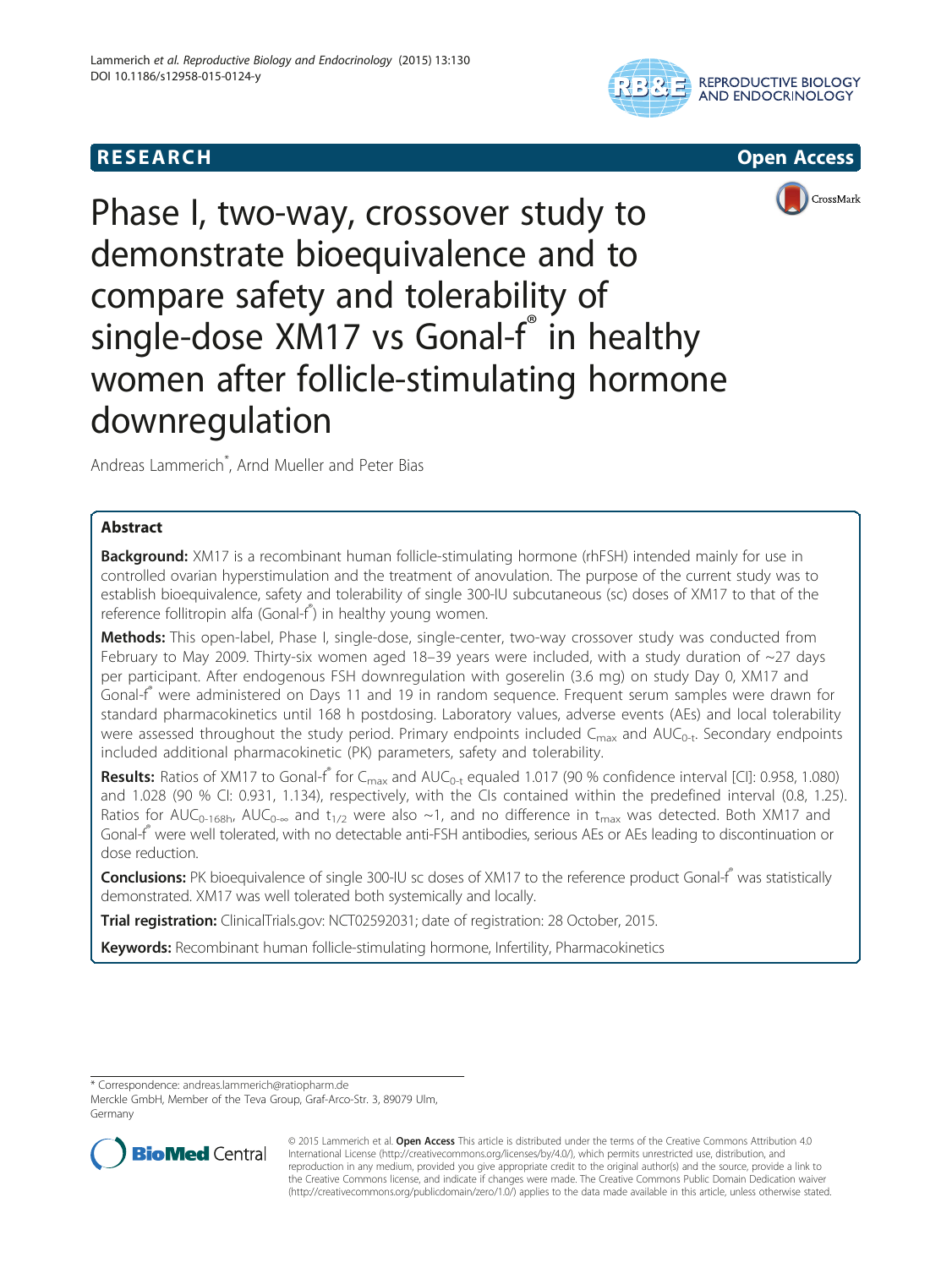## Background

Therapeutic proteins manufactured by recombinant DNA methods are commonly used in assisted reproductive technology procedures [\[1](#page-6-0)–[3](#page-7-0)]. Recombinant human follicle-stimulating hormone (rhFSH; follitropin) is one such protein used to treat infertility [\[1](#page-6-0)]. Follitropin alfa (eg, Gonal-f<sup>°</sup>, Merck Serono, Feltham, UK; Bemfola<sup>°</sup>, Finox Biotech AG, Balzers, Liechtenstein) and follitropin beta (eg, Puregon<sup>°</sup>, Organon, Oss, The Netherlands; Follistim® , Merck Sharp & Dohme B.V., Whitehouse Station, NJ, USA) are commercially available. Both types are manufactured in Chinese hamster ovary (CHO) cells into which the human gene for FSH has been inserted.

XM17 (Ovaleap<sup>\*</sup>; follitropin alfa, Teva Pharmaceuticals Europe B.V., Utrecht, The Netherlands) is a recombinant follitropin alfa manufactured in CHO cells and intended mainly for use in clinical practice as a daily selfadministered injection across multiple days for controlled ovarian hyperstimulation and the treatment of anovulation, as well as in severe FSH or luteinizing hormone deficiency and spermatogenesis stimulation. XM17 has been approved by the European Medicines Agency (EMA) as a biosimilar medicinal product to the biological reference medicine follitropin alfa (Gonal-f<sup>®</sup>). The structure, conformation, impurity profile and potency of XM17 are similar to those of Gonal-f<sup>®</sup> and the amino acid sequence is identical [\[4](#page-7-0)].

The term "biosimilar" has been used to describe "…a copy version of an already authorized biological medicinal product with demonstrated similarity in physicochemical characteristics, efficacy and safety, based on a comprehensive comparability exercise" [[5\]](#page-7-0). Manufacturing of biosimilars is complex and must adhere to strict standards [\[6](#page-7-0), [7\]](#page-7-0). Their development follows a regulatory pathway involving a comprehensive battery of testing to demonstrate comparability of analytical, bioanalytical, pharmacokinetic (PK), pharmacodynamic (PD), efficacy and safety profiles to a reference standard that is an approved product.

In a previous Phase 1 study, single ascending doses of XM17 up to 300 IU have demonstrated safety, tolerability and dose-proportional PK in healthy young women  $(n = 40)$  whose endogenous FSH was downregulated with goserelin, a gonadotropin-releasing hormone (GnRH) agonist [[8](#page-7-0)]. This Phase I study was conducted to assess the bioequivalence at a PK level of XM17 to that of the reference follitropin alfa (Gonal-f<sup>\*</sup>) in healthy young women.

# Methods

#### Ethics, consent and study conduct

This was a Phase I, open-label, randomized, single-dose, two-way crossover study conducted at a single center from February to May 2009 (ClinicalTrials.gov: [NCT02592031;](https://clinicaltrials.gov/ct2/show/NCT02592031)+EudraCT Number: 2008-005756-24). The study was approved by the Ethics Committee of the General Medical Council Baden-Württemberg, Germany and conducted according to the ethical principles set forth in the Declaration of Helsinki [\[9](#page-7-0)] and applicable Good Clinical Practice Guidelines [[10](#page-7-0)]. Patients provided signed informed consent prior to participation.

## Study objectives and parameters measured

The primary objectives were to assess the PK (ie, bioequivalence) and safety in terms of both systemic and local tolerability of single 300-IU sc doses of XM17 (Ovaleap<sup>®</sup>; follitropin alfa, Teva Pharmaceuticals Europe B.V., Utrecht, The Netherlands) and Gonal-f. The primary PK parameters measured for XM17 and Gonal-f included area under the serum concentration vs time curve (AUC) from time 0 to the last concentration observed above predose levels  $(AUC_{0-t})$  and maximum predose-corrected serum concentration  $(C_{\text{max}})$ . Secondary PK parameters included AUC from time 0 to 168 h  $(AUC_{0-168h})$ , AUC extrapolated to infinity  $(AUC_{0-\infty})$ , apparent terminal rate constant  $(\lambda_Z)$ , apparent volume of distribution during the terminal phase  $(V<sub>z</sub>/F)$  where F = fraction absorbed), time at which  $C_{\text{max}}$  occurred  $(t_{\text{max}})$ , apparent terminal elimination half-life  $(t_{1/2})$ , and apparent clearance (CL/F).

Safety in terms of systemic and local tolerability (ie, injection-site reactions) was monitored in all participants who received at least one dose of either study drug. Treatment-emergent adverse events (TEAEs) and adverse reactions, changes in laboratory parameters (hematology, clinical chemistry, coagulation parameters, urinalysis), changes in vital signs and electrocardiogram (ECG), presence of anti-FSH antibodies and changes in participants' physical or gynecological examination were collected.

#### Participant eligibility

Nonpregnant, non–breast-feeding women aged 18– 39 years of any race, with a body mass index (BMI) between 18 and 29 kg/m<sup>2</sup> and weighing  $\geq 50$  kg were included. Participants could be either non- or moderate smokers (<10 cigarettes/day). All must have used oral contraceptives (OCs) for  $\geq$ 3 months for contraception, had a normal uterus and two functioning ovaries, and agreed to use double-barrier contraceptive methods during the study and resume OCs after end of study. Participants must have been healthy by medical history, physical examination, ECG, blood pressure (BP), pulse rate, blood laboratory profile, including coagulation factors and urinalysis. Participants must have tested negative for HIV and hepatitis C virus, and were excluded if they had a history of or current polycystic ovary syndrome, class III or IV endometriosis, Papanicolaou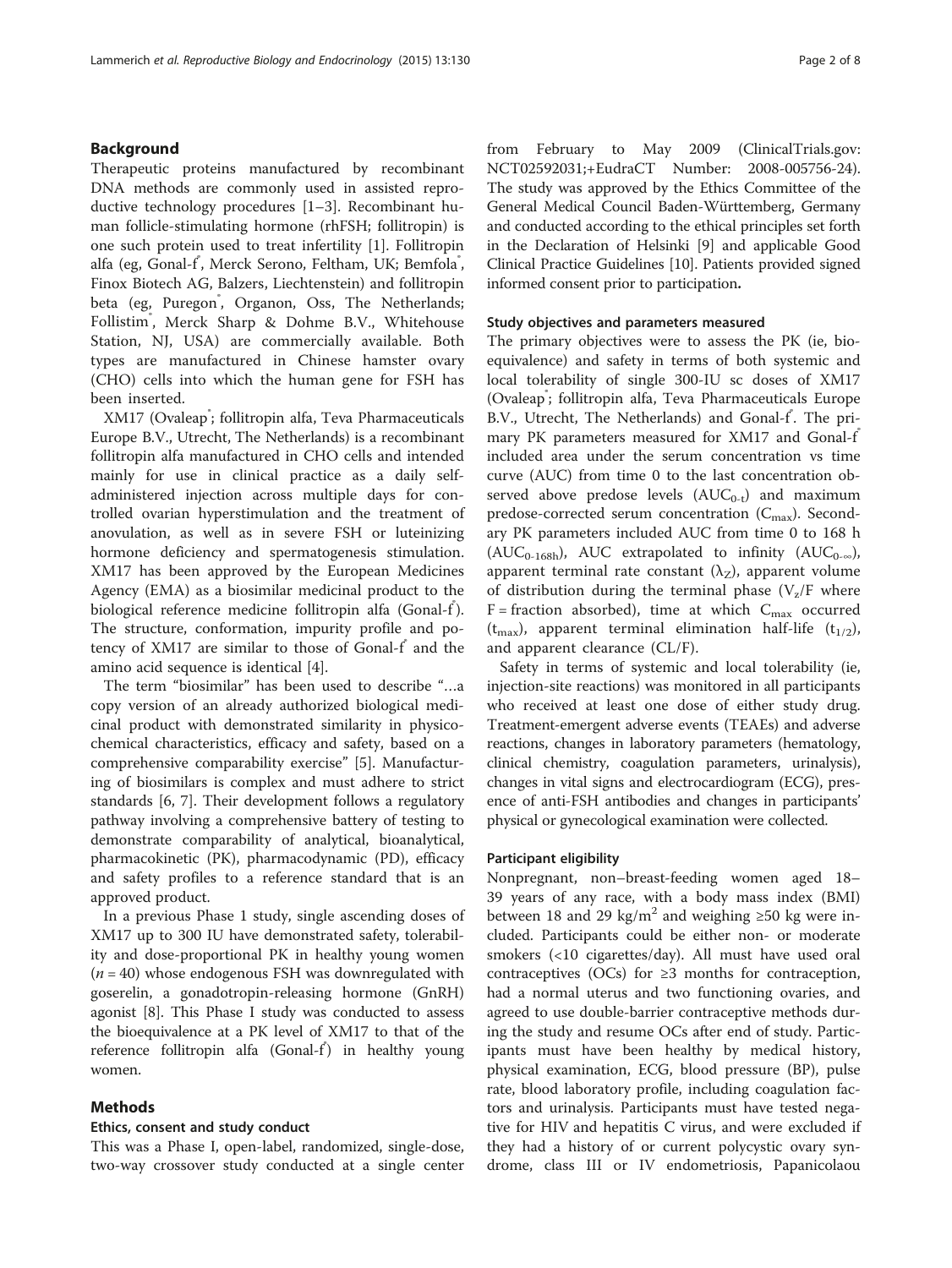(PAP) smear  $\geq$ 3 within 3 years of screening, submucosal myoma uteri, endocrine abnormalities with treatment within 6 months of screening, drug or alcohol abuse, high caffeine consumption (>5 coffee equivalents/day), or treatment with an investigational drug or a drug with known potential organ toxicity within 60 or 90 days, respectively.

#### Study assessments and design

The study consisted of a screening visit within 21 days before the start of a 10-day run-in period to downregulate endogenous FSH, an experimental period of 16 days (Day 11 until Day 26) that included rhFSH dosing on Days 11 and 19, and an end-of-study visit on Day 26.

At screening, gynecological examinations, including breast examination, transvaginal sonography and PAP smear were performed by an experienced gynecologist. Serum FSH levels were determined at screening and at Days 0 and 10. Fourteen  $\pm 3$  days into a cycle of OCs (study Day 0), the GnRH agonist  $(Zoladex^{\dagger})$  [goserelin acetate implant 3.6 mg, 1-month depot], AstraZeneca GmbH, 22876 Wedel, Germany) was implanted sc to downregulate endogenous FSH [\[11](#page-7-0)]. Participants could continue into the treatment period only if downregulation of plasma FSH to <4 IU/L was confirmed 10 days after goserelin administration. Based on previous reports of an initial rise in FSH and luteinizing hormone levels after beginning downregulation [\[12](#page-7-0)], participants took their own OCs for another 4–7 days to ensure pregnancy prevention. Participants had to discontinue concomitant prescribed and over-the-counter medications 4 weeks and 2 weeks before XM17 or Gonal-f administration, respectively, until the final study visit. Grapefruit- and quininecontaining products were not permitted within 72 h before XM17 or Gonal-f<sup>®</sup> administration to the completion of the end-of-study visit. Participants had to abstain from drinking alcoholic beverages for 72 h both before the screening visit and before Day 0 and from Day 11 to the completion of the end-of-study visit.

All participants fasted for 10 h before rhFSH dosing and until 2 h after dosing. Participants resided in the clinic from the evening before dosing (Days 10 and 18) until the morning of Days 13 and 21, respectively. All other study visits occurred as outpatient visits.

XM17 and Gonal-f<sup>®</sup> were administered in a two-way crossover design on Days 11 and 19. On the morning of Day 11 (PK period 1), participants received either a single 300-IU sc dose of XM17 or a single 300-IU sc dose of Gonal-f<sup>®</sup> (according to the randomization scheme), followed by the same sets of participants receiving single doses of Gonal-f and XM17, respectively, on the morning of Day 19 (PK period 2).

Blood sampling for PK of XM17 and Gonal-f was performed 10 min predose on Days 11 and 19, then at 0.5, 1, 2, 4, 6, 8, 10, 12, 16, 24, 36, 48, 72, 96, 120, 144 and 168 h postdose. Participants were monitored predose and at regular intervals postdose for ECG and vital signs (pulse rate and BP; temperature was also taken but predose only). Routine laboratory testing was performed on Days 11, 12, 19, 20 and 26. Blood was sampled to monitor for XM17 or Gonal-f antibodies on Days 11, 19 and 26. A second gynecological exam was performed at the Final Study Visit (Day 26) immediately after which participants were to resume taking OCs. Excluding screening, the study duration was about 27 days per participant.

#### Drug product and drug concentration measurements

XM17, produced and tested according to Good Manufacturing Practice and relevant European Pharmacopoeia monographs, was provided in vials of 1.0 mL containing 600 IU XM17 and administered at a dose of 300 IU XM17, which corresponded to an injection volume of 0.5 mL. Commercially available Gonal-f was provided in pens with integrated vials of 0.5 mL containing 300 IU Gonal-f<sup>\*</sup>. During screening and on days 0 and 10, endogenous FSH levels were determined at Medizinisches Versorgungszentrum (MVZ) für Laboratoriumsmedizin und Mikrobiologie GbR (Ulm, Germany) using an electrochemiluminescent immunoassay (ECLIA; Elecsys testkit, Roche Diagnostics, Indianapolis, IN, USA). All PK samples and downregulated endogenous FSH (measured predose on Days 11 and 19) were measured by a validated, doublesandwich, bioanalytical method (MSD<sup>®</sup> platform) at MDS Pharma Services Switzerland AG. Serum anti-FSH antibodies were determined by ECLIA at MDS Pharma Services Switzerland AG.

#### Data analyses

The sample size calculation was based on an assumption of an analysis of variance-coefficient of variation (ANOVA-CV) of 25 % and an expected geometric mean ratio of 1.05 for the PK parameters  $AUC_{0-t}$  and  $C_{\text{max}}$ . With a sample size per sequence group of 18 (total sample size of 36), the crossover design had 90 % power to reject both null hypotheses that the test to reference geometric mean ratio was either <0.8 or >1.25 (ie, the test and reference were not equivalent) [\[7](#page-7-0)]. PK variables were calculated using noncompartmental methods using WinNonlin® software (Pharsight Version 5.21, Pharsight Corporation, Mountain View, CA, USA). Primary PK parameters were based on actual times and values (ie, not imputed if missing) derived after subtracting predose (baseline) endogenous FSH serum concentrations from values immediately predosing. If subtraction produced a value <0, that value was set to 0. Serum concentrations of XM17 and Gonal-f<sup>'</sup> below the lower limit of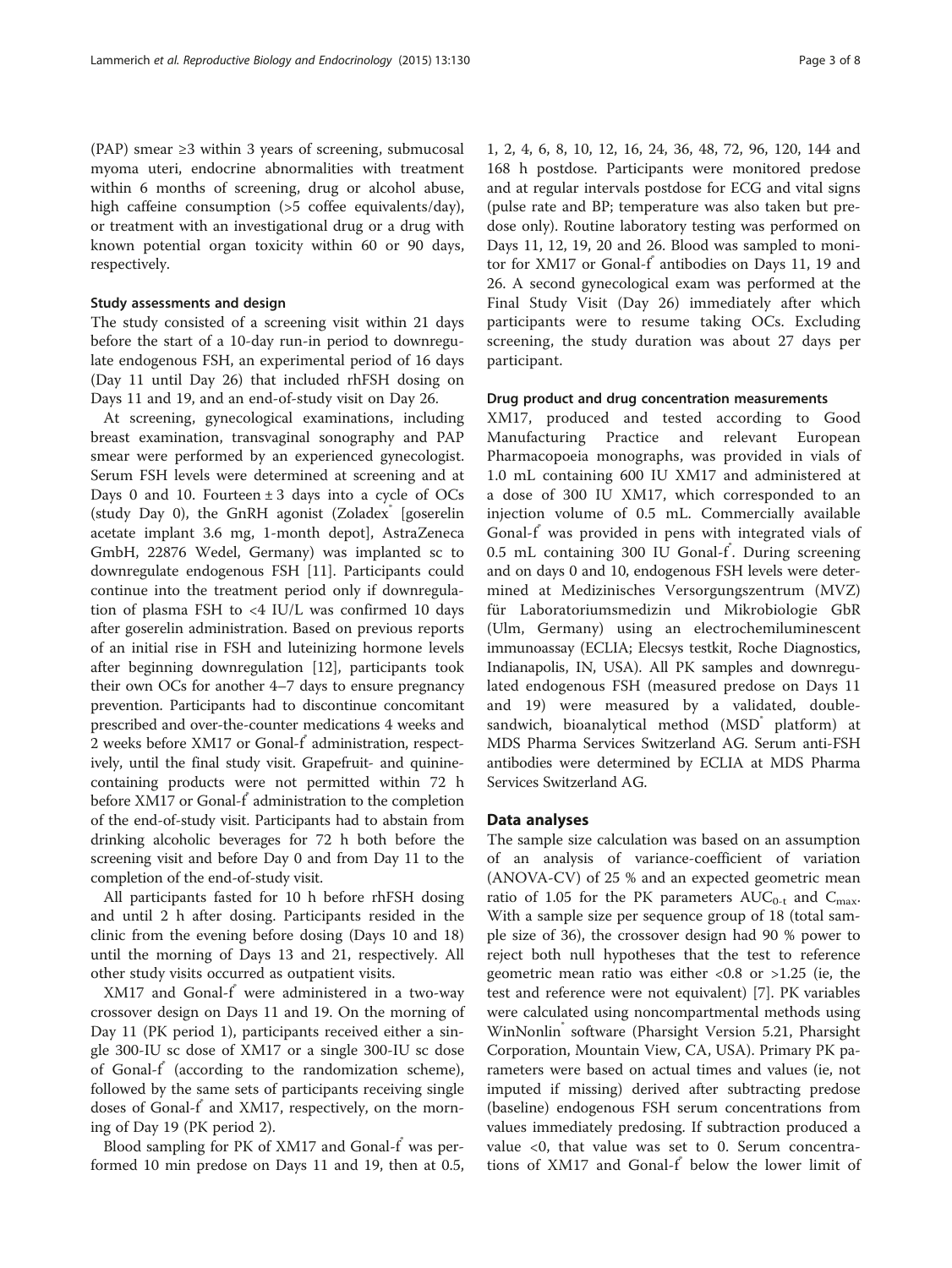<span id="page-3-0"></span>

quantification (LLOQ) were labeled as (BLQ) in the serum study drug concentration data listings and set to 0 if recorded predose and to 1/2 LLOQ otherwise.  $\lambda$ <sub>Z</sub> was calculated by linear regression methods using ≥3 of the last data points above the LLOQ from logconcentration vs time plots. The  $\lambda_z$  (and parameters derived from  $\lambda_Z$ ) were considered sufficiently reliable only if the adjusted  $r^2 \ge 0.85$  and were not used otherwise for pharmacometrics. The  $V_z/F$  during the terminal phase was determined as  $CL/F \div \lambda_Z$ .

For the majority of PK parameters (ie, AUCs,  $C_{\text{max}}$ ,  $t_{1/2}$ and  $t_{\text{max}}$ ), descriptive summary statistics were presented by treatment, including n, arithmetic mean, standard deviation (SD), maximum, median, minimum and CV%. All values except  $t_{\text{max}}$  were corrected for predose FSH concentrations. Statistical differences in PK parameters (except for  $t_{max}$ ) were evaluated using ANOVA mixedeffects procedure on log-transformed values and backtransformed for presentation. Ratios of PK parameters for XM17:Gonal-f<sup>"</sup> were derived from least squares geometric means (nonparametric Hodges-Lehman evaluation for  $t_{\text{max}}$ ). Differences between treatments were considered clinically irrelevant if the 90 % CI was fully contained within the interval between 0.8 and 1.25, the customary range for investigations of bioequivalence [\[7\]](#page-7-0).

Safety and tolerability data were descriptive (coded using Medical Dictionary for Regulatory Activities [MedDRA] v12.0) but were not evaluated statistically.

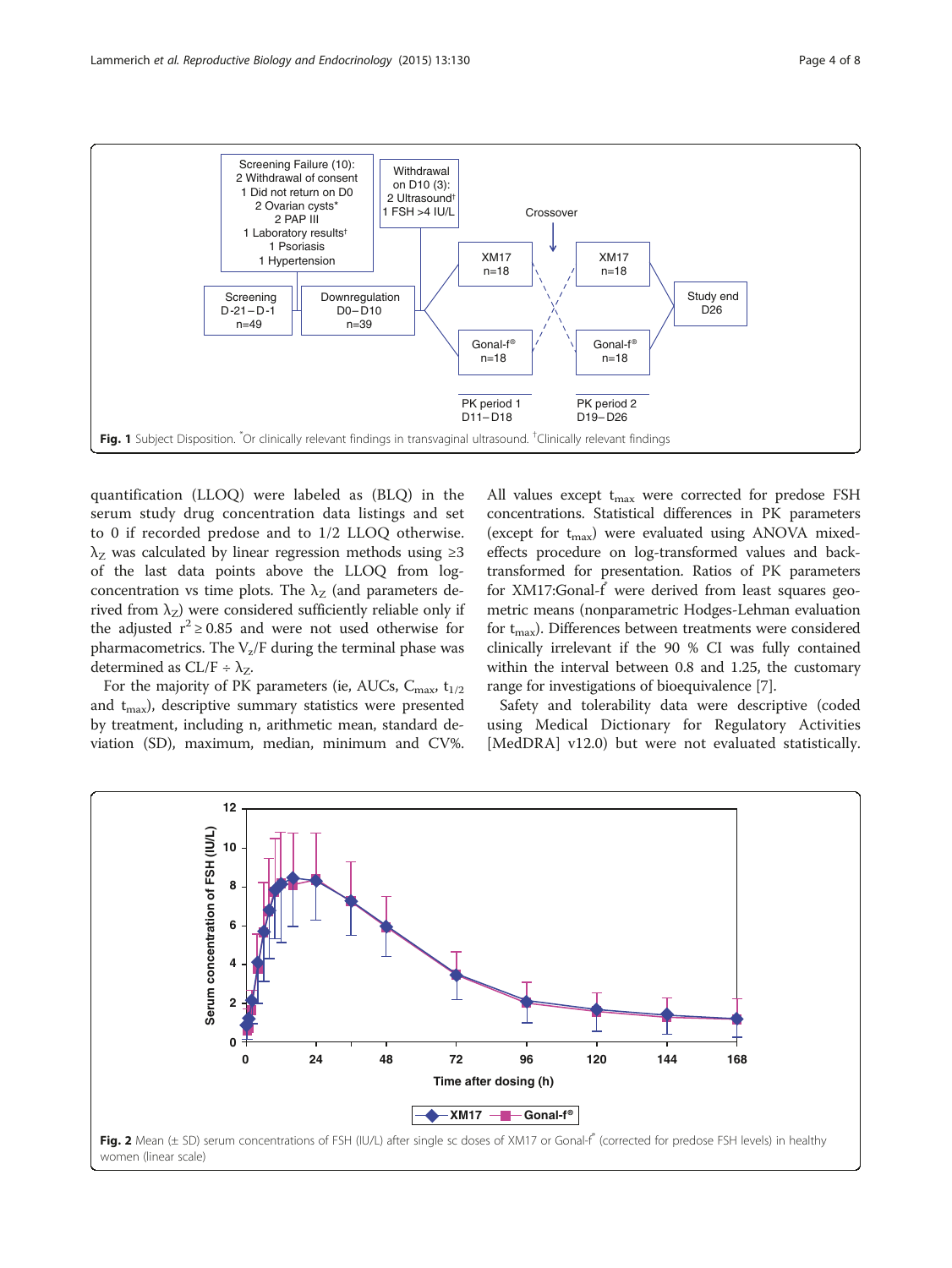AEs occurring between Days 0 and 10 were considered TEAEs for goserelin. AEs occurring or worsening after administration of the study drugs on Days 11 or 19 were considered TEAEs for the study drug administered on that respective day. AEs that occurred during PK period 1 (Day 11-18) and that lasted until PK period 2 (Day 19-26), but that did not increase in severity, were counted only for the study drug administered on Day 11. TEAEs occurring on Days 0 through 10 and continuing after administration of study drugs on Days 11 or 19, with increase in severity, were recorded as two events.

# Results

# Participants

extravascular administration

<sup>a</sup> All values are corrected for predose FSH except for  $t_{\text{max}}$ <br>bGeometric mean is not meaningful for t  $b$ Geometric mean is not meaningful for  $t_{\text{max}}$ 

A total of 36 healthy women (mean age  $27.1 \pm 6.2$  years [SD] and BMI 22.7  $\pm$  2.5 kg/m<sup>2</sup> [SD]) whose endogenous FSH was downregulated to <4 IU/L after a single dose of goserelin were eligible and randomly assigned to treatment (Fig. [1](#page-3-0)). By the end of the two-way crossover phase of the study (18 participants in each sequence group), all 36 participants had received single doses of XM17 and Gonal-f and completed the PK and safety evaluations per protocol. Three participants who received only goserelin and did not enter the crossover treatment phase of the study (2 women due to findings on ultrasound examination and 1 woman due to FSH >4.0 IU/L) were included in the safety analysis only. Except for one participant of mixed Caucasian/Hispanic ethnicity, all participants were Caucasian. All were nonsmokers or moderate smokers with negative drug or alcohol screens; none had any clinically significant medical histories or conditions.

#### Pharmacokinetics of XM17 compared to Gonal-f

Mean (± SD) predose-corrected, serum concentrationtime profiles after single 300-IU sc doses of XM17 and

<span id="page-4-0"></span>Table 1 Primary and secondary PK parameters of XM17 and Gonal-f®

| PK parameter <sup>a</sup>  | Statistic          | $XML7 (n = 36)$ | Gonal- $f^{\circ}(n=36)$ |
|----------------------------|--------------------|-----------------|--------------------------|
| $AUC_{0-t}$ [IU h/L]       | n                  | 36              | 36                       |
|                            | Mean (SD)          | 632.0 (167.1)   | 619.2 (191.1)            |
|                            | Geom. mean         | 605.3           | 589.0                    |
|                            | Median             | 647.5           | 598.5                    |
|                            | Min-Max            | 175-902         | 261-1131                 |
| $C_{\text{max}}$ [IU/L]    | n                  | 36              | 36                       |
|                            | Mean (SD)          | 9.18(2.42)      | 9.04(2.49)               |
|                            | Geom. mean         | 8.85            | 8.70                     |
|                            | Median             | 9.07            | 8.81                     |
|                            | Min-Max            | 3.42-13.99      | 4.42-14.44               |
| $AUC_{0-168h}$ [IU<br>h/L] | n                  | 36              | 36                       |
|                            | Mean (SD)          | 632.3 (167.0)   | 620.3 (189.8)            |
|                            | Geom. mean         | 605.7           | 590.7                    |
|                            | Median             | 650.5           | 598.5                    |
|                            | Min-Max            | 176-902         | 264-1131                 |
| $AUC_{0-\infty}$ [IU h/L]  | $N_{calc}$         | 15              | 15                       |
|                            | Mean (SD)          | 665.6 (179.4)   | 620.3 (208.6)            |
|                            | Geom. mean         | 641.2           | 583.6                    |
|                            | Median             | 647.4           | 622.9                    |
|                            | Min-Max            | 333-940         | 268-979                  |
| $\lambda_Z$ [1/h]          | $N_{calc}$         | 15              | 15                       |
|                            | Mean (SD)          | 0.0258(0.0164)  | 0.0239(0.0131)           |
|                            | Geom. mean         | 0.0229          | 0.0218                   |
|                            | Median             | 0.0201          | 0.0190                   |
|                            | Min-Max            | 0.0134-0.0736   | 0.0143-0.0663            |
| $t_{\rm max}$ [h]          | $N_{calc}$         | 36              | 36                       |
|                            | Mean (SD)          | 19.78 (8.36)    | 19.72 (7.92)             |
|                            | Geom. mean         | NA <sup>b</sup> | NA <sup>b</sup>          |
|                            | Median             | 16.00           | 16.00                    |
|                            | Min-Max            | $10.0 - 48.0$   | $10.0 - 36.0$            |
| $t_{1/2}$ [h]              | $\rm N_{\rm calc}$ | 15              | 15                       |
|                            | Mean (SD)          | 32.80 (11.12)   | 33.73 (10.24)            |
|                            | Geom. mean         | 30.32           | 31.77                    |
|                            | Median             | 34.43           | 36.50                    |
|                            | Min-Max            | $9.41 - 51.54$  | 10.45-48.38              |
| CL/F [mL/min]              | $N_{\text{calc}}$  | 15              | 15                       |
|                            | Mean (SD)          | 8.13(2.58)      | 9.20(3.91)               |
|                            | Geom. mean         | 7.80            | 8.57                     |
|                            | Median             | 7.72            | 8.03                     |
|                            | Min-Max            | 5.32-15.02      | $5.11 - 18.66$           |
|                            |                    |                 |                          |

Table 1 Primary and secondary PK parameters of XM17 and Gonal-f® (Continued)

 $AUC_{0-168h}$  area under the concentration-time curve from time 0-168 h postdose,  $AUC_{0-\infty}$  area under the concentration-time curve from time 0 to infinity,  $AUC_{0,t}$  area under the concentration-time curve from time 0 to the time of last observed concentration, CL/F apparent clearance,  $C_{max}$  maximum concentration,  $\lambda_z$  apparent terminal rate constant, Geom. Mean, geometric mean, n number of participants within group, NA not applicable,  $N_{calc}$  number of participants used for calculation, PK pharmacokinetic, SD standard deviation,  $_{ax}$  time at which C<sub>max</sub> occurred,  $t_{1/2}$  apparent half-life of terminal elimination,  $V_z/F$  apparent volume of distribution during the terminal phase after

Mean (SD) 21.72 (7.00) 24.38 (6.52) Geom. mean 20.47 23.56 Median 19.68 21.77 Min-Max 6.7–36.9 13.8–35.7

 $V_z$ /F [L]  $N_{calc}$  15 15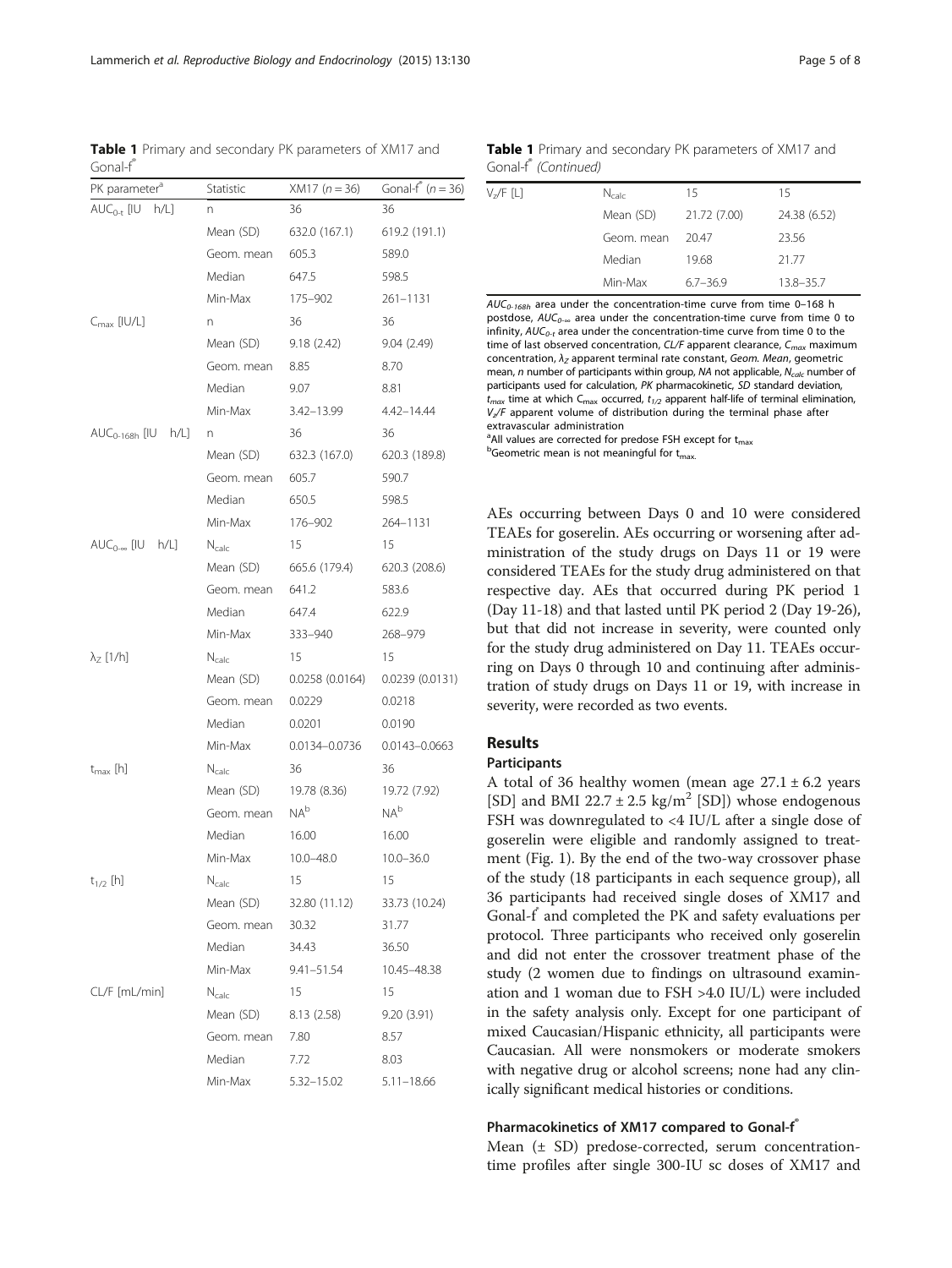Gonal-f<sup>®</sup> were essentially superimposable (Fig. [2](#page-3-0) [linear scale]). Mean PK parameters comparing XM17 and Gonal-f are listed in Table [1.](#page-4-0)  $\lambda_Z$  was reliably calculable in 15 participants (see Methods); the parameters derived from  $\lambda_z$  could only be calculated in these participants. Ratios of the primary PK parameters (geometric means of XM17:Gonal-f<sup>\*</sup>) equaled 1.028 (90 % CI: 0.931, 1.134) for  $AUC_{0-t}$  and 1.017 (0.958, 1.080) for  $C_{\text{max}}$  and fully contained within the prespecified interval (0.8, 1.25) (Table 2). Ratios of the secondary PK parameters, AUC<sub>0-168h</sub> and AUC<sub>0-∞</sub>, also totaled close to 1 with 90 % CIs again within the prespecified interval. For  $t_{1/2}$ , the ratio between the two treatments was 0.939 with a 90 % CI of 0.711 and 1.240. There was almost no difference in  $t_{\text{max}}$  between XM17 and Gonal-f<sup>'</sup> (mean  $t_{\text{max}}$  values 19.78 h and 19.72 h, respectively and median  $t_{\text{max}}$  16.0 h for both). No significant sequence or period effects were observed  $(P > 0.1$  for all parameters).

#### Safety

During the crossover period, 25 (69.4 %) and 20 (55.6 %) participants experienced TEAEs after receiving XM17 and Gonal-f<sup>°</sup>, respectively (Table 3). The TEAEs occurring in all 39 participants after goserelin implantation but before administration of XM17 or Gonal-f are also included in Table 3 but were not included in the main safety assessment of XM17. Headache was the most common TEAE (29 events in 17 participants overall), followed by hot flushes (10 events in 10 participants overall). In general, TEAEs occurred in similar frequency after both treatments.

Overall, the severity of all TEAEs was mainly mild (39 in 23 [63.9 %] participants) or moderate (45 in 22 [61.1 %] participants). After Gonal-f, one participant experienced dizziness that was considered severe. Moderate TEAEs occurred in a similar frequency during both treatments: 23 events were reported by 15

Table 2 Statistical comparison of PK parameters<sup>a</sup> for XM17 and Gonal-f

| Parameter          | Ratio of XM17:Gonal-f | 90 % CI         |  |
|--------------------|-----------------------|-----------------|--|
| $AUC_{(0-t)}$      | 1.028                 | (0.931, 1.134)  |  |
| $C_{\text{max}}$   | 1.017                 | (0.958, 1.080)  |  |
| $AUC_{(0-168h)}$   | 1.025                 | (0.931, 1.130)  |  |
| $AUC_{(0-\infty)}$ | 0.997                 | (0.879, 1.131)  |  |
| $t_{1/2}$          | 0.939                 | (0.711, 1.240)  |  |
| $t_{\rm max}$ , h  | 0.00 (difference)     | $(-4.00, 3.00)$ |  |
|                    |                       |                 |  |

 $AUC_{0-168h}$  area under the concentration-time curve from time 0 to 168 h postdose,  $AUC_{0-\infty}$  area under the concentration-time curve from time 0 to infinity,  $AUC_{0}$  area under the concentration-time curve from time 0 to the time of last observed concentration, CI confidence interval,  $C_{max}$  maximum concentration; PK pharmacokinetic,  $t_{max}$  time at which  $C_{max}$  occurred,  $t_{1/2}$ apparent half-life of terminal elimination

 $^{\text{a}}$ All PK parameters are corrected for predose FSH except for  $\text{t}_{\text{max}}$ 

Table 3 Treatment-emergent adverse events occurring in ≥5 % after goserelin, XM17 or Gonal-f®

| Event term            | Goserelin       | XM17            | Gonal-f           |
|-----------------------|-----------------|-----------------|-------------------|
|                       | $(n = 39)$      | $(n = 36)$      | $(n = 36)$        |
|                       | x (y, z %)      | x (y, z %)      | x (y, z %)        |
| Overall               | 26 (17, 43.6 %) | 43 (25, 69.4 %) | 42 (20, 55.6 %)   |
| Headache              | 11 (10, 25.6 %) | 15 (14, 38.9 %) | 14 (11, 30.6 %)   |
| Hot flushes           |                 | 5 (5, 13.9 %)   | 5 (5, 13.9 %)     |
| Abdominal pain, lower |                 | $1(1, 2.8\%)$   | 3(3, 8.3 %)       |
| Nausea                |                 | 2(2, 5.6 %)     | 2(2, 5.6 %        |
| Dizziness             | 2(2, 5.1 %      | 2(2, 5.6 %)     | 2(2, 5.6 %        |
| Metrorrhagia          |                 | $2(2, 5.6\%)$   | $1(1, 2.8\%)$     |
| Dysgeusia             |                 | $1(1, 2.8\%)$   | 2(2, 5.6 %        |
| Rash                  |                 | $1(1, 2.8\%)$   | 2(2, 5.6 %)       |
| Injection site pain   |                 |                 | $2(2, 5.6 %)^{d}$ |
| Abdominal pain        | 2(2, 5.1 %)     | $1(1, 2.8\%)$   | $1(1, 2.8\%)$     |
| Breast pain           | 2(2, 5.1 %)     |                 |                   |
| Oropharyngeal pain    | 2(2, 5.1 %      | 1 (1, 2.8 %)    |                   |
|                       |                 |                 |                   |

<sup>a</sup>These AEs occurred immediately upon injection/drug administration and lasted only one minute each and thus were included in the AE assessment but not the first local tolerability assessment (1 h post-dose). Abbreviation:  $x (y, z  $\%$ ) = number of events (number of participants, percent by treatment)$ 

participants (41.7 %) after XM17 and 22 events were reported by 15 participants (41.7 %) after Gonal-f<sup>\*</sup>. There were no serious events and no AEs leading to withdrawal after the start of treatment with either XM17 or Gonal-f<sup>\*</sup>. Most TEAEs were judged by the investigator as being "unlikely" or "not related" (53 TEAEs) to XM17 or Gonal-f<sup>'</sup>, while 32 TEAEs were considered possibly related (for XM17, 14 events in 9 [25.0 %] participants; for Gonal-f<sup>\*</sup>, 18 events in 9 [25.0 %] participants). No TEAEs were considered to be "probably" related to study drug.

No clinically relevant changes in clinical chemistry, hematology, vital signs or ECG were noted, and no participant tested positive for anti-FSH antibodies. There were no noteworthy physical findings except for one participant with moderate exanthema, which was observed on the abdomen at the end of the study  $(Gonal-f<sup>†</sup> had been administered in the second treat$ ment period).

Local tolerability, assessed immediately after XM17 and Gonal-f dosing and again at 1, 6 and 24 h after dosing, was unremarkable, except for mild hematoma at 24 h after dosing in four participants taking Gonal-f and mild pain on movement in one participant taking XM17.

#### **Discussion**

The patents on many biologic agents are approaching their expiration dates. However, newer biologics that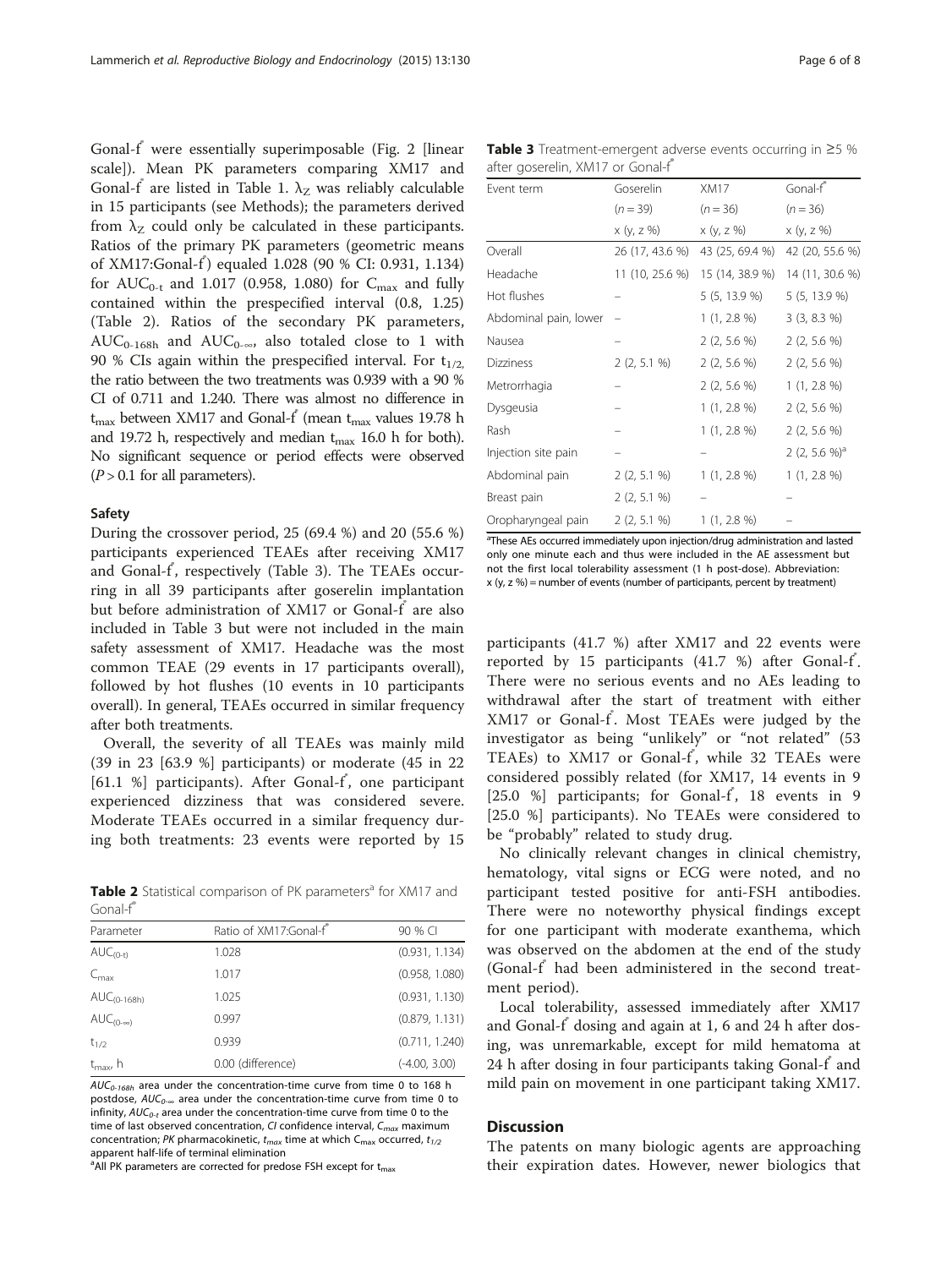<span id="page-6-0"></span>mimic the innovator product have been slow to develop. The incentive to develop such agents has been hampered by the challenges of manufacturing and extracting from living cells an exact copy of the desired therapeutic protein. The EMA has issued guidance documents regarding the regulatory pathway that manufacturers must follow to gain marketing approval for biosimilars [\[6](#page-7-0), [7](#page-7-0)]. These guidances address the expectations of the EMA about the documentation required to register a biosimilar. The process demands a rigorous demonstration of comparability, with the dossier expected to include information about the biologic's mechanism of action, route of administration, formulation, PK, potency, indications for use, data to support safety and efficacy, excipients, manufacturing facility, patent protection and any other aspect of the agent relevant to the safety of the drug class.

Follitropin alfa (Gonal-f<sup>e</sup>) is the reference (innovator) product that has been shown to be safe and effective for the treatment of anovulation, for the stimulation of follicular development in women undergoing assisted reproductive technology procedures, and in those with severe luteinizing hormone and FSH deficiency, as well as for spermatogenesis stimulation in men [[13\]](#page-7-0). It is one of the many complex biologic proteins produced by recombinant technology.

This Phase I study achieved its goal of demonstrating significant bioequivalence of single 300-IU sc doses of  $XM17$  to the reference follitropin alfa (Gonal- $f$ ) with respect to the primary PK parameters  $C_{\text{max}}$  and  $\text{AUC}_{0-t}$ . In addition, all secondary PK parameters were comparable to the reference product. There was no difference in  $t_{\text{max}}$  and the ratios of  $C_{\text{max}}$  and AUCs were close to 1 and well contained within the predefined interval of 0.8–1.25, which is the commonly accepted interval required to demonstrate equivalence of two biological products [[7\]](#page-7-0). For the facultative additional parameter  $t_{1/2}$ , the ratio between the two treatments was 0.939, with a 90 % CI of 0.711 and 1.240. Mean concentrationtime profiles after doses of XM17 and Gonal-f were almost identical.

The systemic and local tolerability of XM17 was also similar to that of approved follitropin alfa [\[13](#page-7-0)]. Headache was the most frequently reported AE for both XM17 and Gonal-f<sup>\*</sup>. Except for mild pain on movement in one participant, XM17 was well tolerated locally. There were no safety concerns or treatmentrelated findings from the examination of vital signs, ECG, laboratory or physical examination parameters. No anti-FSH antibodies were detected in this singledose study, however it should be noted that antidrug antibodies might be more likely to show up with repeated dosing.

#### **Conclusions**

Based on the primary PK parameters measured, single 300-IU sc doses of XM17 (Ovaleap<sup>®</sup>; follitropin alfa, Teva Pharmaceuticals Europe B.V., Utrecht, The Netherlands) and Gonal-f administered to healthy young women can be considered bioequivalent. The safety and tolerability profile of XM17 was comparable to that of Gonal- $f$ . Ovaleap<sup>®</sup>, an EMA-approved biosimilar to Gonal-f<sup>®</sup>, adds to the choices of infertility products for women undergoing assisted reproductive technology procedures.

#### Abbreviations

 $\lambda$ <sub>Z</sub>: apparent terminal rate constant; ANOVA-CV: analysis of variancecoefficient of variation; AUC: area under the serum concentration vs time curve;  $AUC_{0\rightarrow\infty}$ ; area under the serum concentration vs time curve extrapolated to infinity and estimated from predose corrected data; AUC<sub>0-168h</sub>: area under the serum concentration vs time curve from time 0 to 168 h and estimated from predose corrected data;  $AUC_{0-t}$ : area under the serum concentration vs time curve from time 0 to the last concentration observed above predose levels; BLQ: below the lower limit of quantification; BMI: body mass index; BP: blood pressure; CHO: Chinese hamster ovary; CL/F: apparent clearance; C<sub>max</sub>: maximum predose-corrected serum concentration; ECG: electrocardiogram; ECLIA: electrochemiluminescent immunoassay; EMA: European Medicines Agency; F: fraction absorbed; FSH: follicle-stimulating hormone; GnRH: gonadotropin-releasing hormone; LLOQ: lower limit of quantification; MedDRA: Medical Dictionary for Regulatory Activities; OC: oral contraceptive; PAP smear: Papanicolaou smear; PK: pharmacokinetics; PD: pharmacodynamics; rhFSH: recombinant human follicle-stimulating hormone;  $t_{1/2}$ : apparent terminal elimination half-life; TEAE: treatment-emergent adverse event; t<sub>max</sub>: time at which C<sub>max</sub> occurred; V<sub>z</sub>/F: apparent volume of distribution during the terminal phase.

#### Competing interests

This study was supported by BioGeneriX AG, now incorporated into Merckle GmbH, a member of the Teva group. AL, AM and PB are employees of Merckle GmbH.

#### Authors' contributions

Made substantial contributions to conception and design or acquisition of data: AL PB Made substantial contribution to analysis and interpretation of data: AL AM PB Involved in drafting the manuscript or revising it critically for important intellectual content: All authors gave final approval of the version to be published: All authors AGREES to be accountable for all aspects of the work in ensuring that questions related to the accuracy or integrity of any part of the work are appropriately investigated and resolved.

#### Acknowledgments

The authors wish to thank Rebecca Miles, PhD, of MedVal Scientific Information Services, LLC, for providing professional writing and editorial assistance. This study was sponsored by BioGeneriX AG, a member of the Teva group. Medical writing assistance was provided by MedVal Scientific Information Services, LLC, Skillman, NJ and was funded by Teva Branded Pharmaceutical Products R&D, Inc. (Frazer, PA). Teva provided a full review of the article. This manuscript was prepared according to the International Society for Medical Publication Professionals' "Good Publication Practice for Communicating Company-Sponsored Medical Research: the GPP2 Guidelines" and the International Committee of Medical Journal Editors' "Uniform Requirements for Manuscripts Submitted to Biomedical Journals."

#### Received: 8 July 2015 Accepted: 20 August 2015 Published online: 01 December 2015

#### References

- 1. Daya S. Follicle-stimulating hormone in clinical practice: an update. Treat Endocrinol. 2004;3:161–71.
- 2. Dhillon S, Keating GM. Lutropin alfa. Drugs. 2008;68:1529–40.